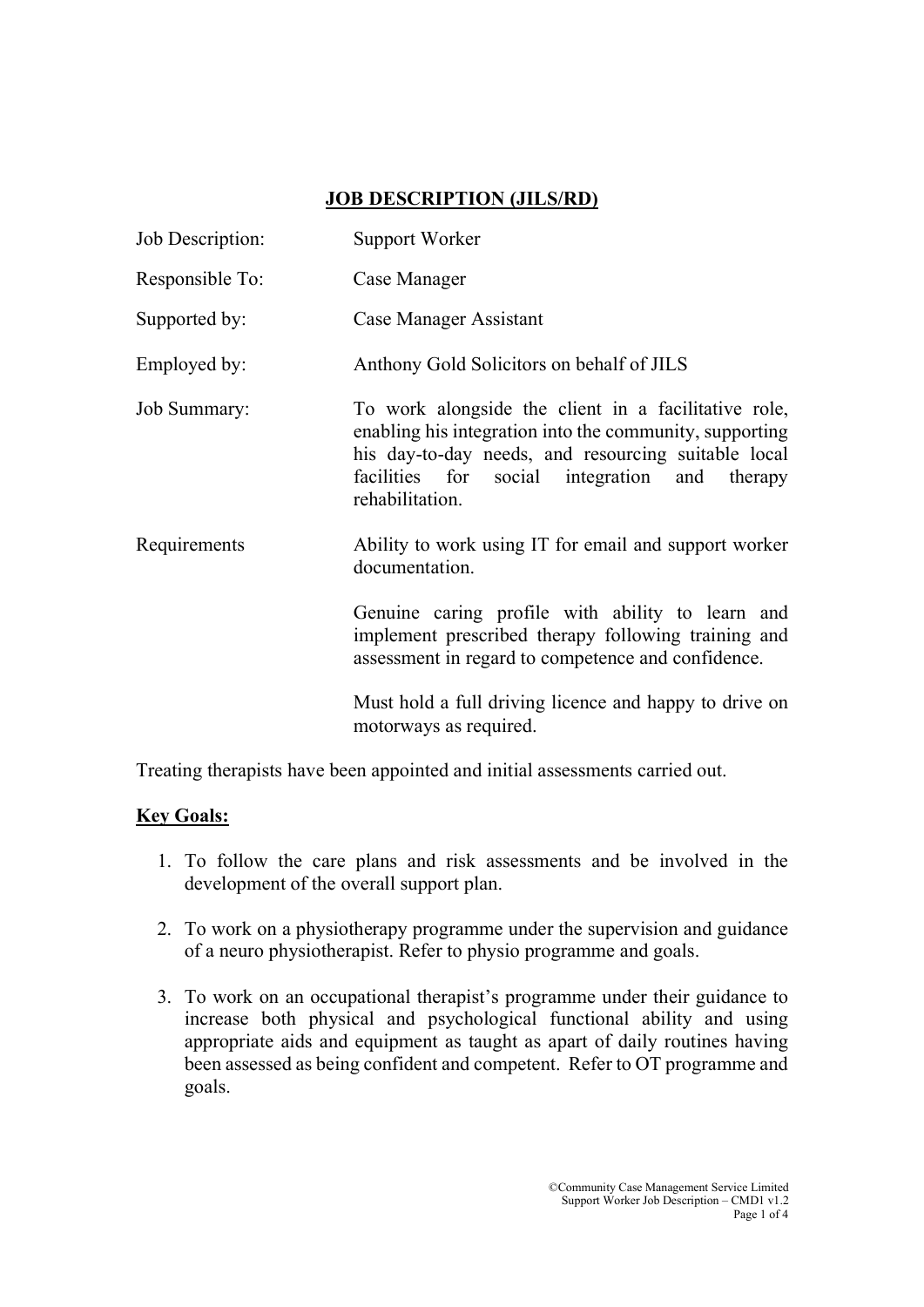- 4. To work on speech/communication under the supervision of a speech therapist and encourage confidence in all communication. Follow any instructions regarding the client's ability combined with the therapeutic needs of positioning and postural management. Note this may require specific instructions. Give opportunity for communication. Refer to SLT programme and goals.
- 5. To work with a neuro psychologist implementing taught strategies to increase functioning and manage memory, cognitive problems any difficult behaviours. Refer to neuro psychologist's goals and strategies for management.
- 6. Generally, to work on an active programme of support to include a range of activities. To support recommendations made by the treating therapists, plan and follow the activity schedule for the week and liaise closely with the family to meet the client's needs.
- 7. To support the client to access a range of meaningful activities both within the home and in the community.
- 8. To support the client to maintain his role within the family.
- 9. To escort the client to therapy sessions and for outings, and to drive him on outings (providing you have been accepted under the motor insurance). It is a requirement that you can drive a WAV and hold a valid licence.
- 10.To accompany the client and his family on holidays, by arrangement.
- 11.To maintain communication with the Case Manager, the client's family, other support team members and members of the MDT.
- 12.Respect the need for confidentiality when the client or their family speak/communicate on matters of a private and personal nature.
- 13.Enable the client to make choices and decisions whenever possible.
- 14.Read and keep updated with all CCMS policies and procedures.

## Aids to Daily Living: Ξ

- i) Help to keep the client's room clean and tidy.
- ii) To complete the client's laundry.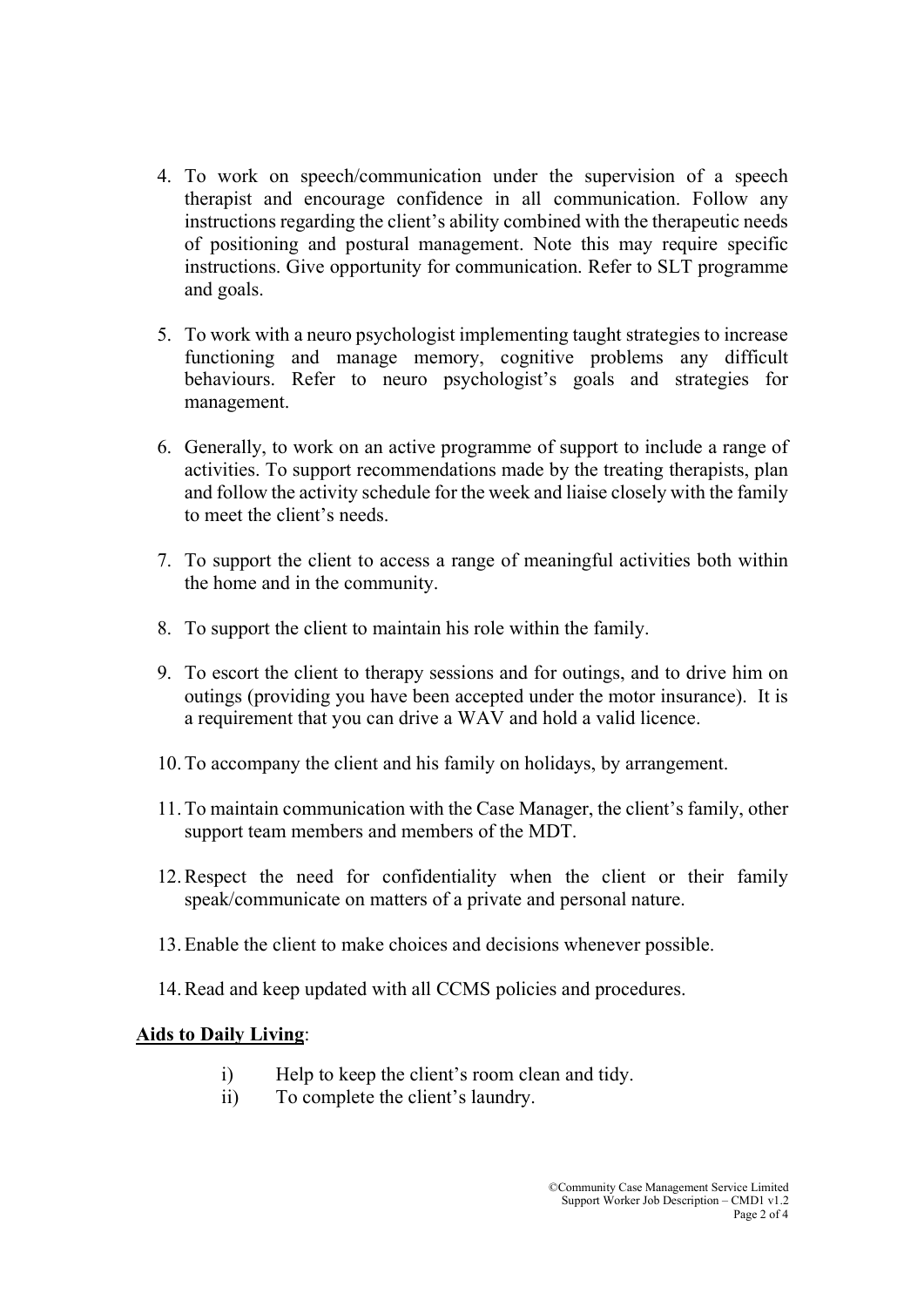|              | iii)<br>iv)<br>V)<br>$\rm vi)$<br>$\overline{\text{vii}}$<br>viii)<br>ix)<br>X) | To support the clien to meet his personal care needs and ensure he<br>is always well presented and cleanly dressed.<br>To provide support when eating and drinking.<br>To maintain oral hygiene.<br>To prepare meals and drinks for the client as required.<br>Report any breakages as soon as possible.<br>Report any hazards or health and safety concerns as soon as<br>possible.<br>Check all equipment is in safe working order as per risk<br>assessment requirements.<br>Take the client shopping and on outings. |
|--------------|---------------------------------------------------------------------------------|--------------------------------------------------------------------------------------------------------------------------------------------------------------------------------------------------------------------------------------------------------------------------------------------------------------------------------------------------------------------------------------------------------------------------------------------------------------------------------------------------------------------------|
| Petty Cash:  |                                                                                 | Be responsible for any "petty cash" which may be made<br>available to you and keep a record of expenditure with<br>receipts for the Case Manager.                                                                                                                                                                                                                                                                                                                                                                        |
| Pay Monthly: |                                                                                 | A form will be forwarded to you for completion<br>regarding details required. Hours will be collected on<br>order to be sent to payroll before the last Friday in the<br>month. You will be paid by cheque/BACS for the 1 <sup>st</sup> of<br>each month or as soon as can be arranged thereafter.                                                                                                                                                                                                                       |
| Contract:    |                                                                                 | There will be a six-month probationary period with a<br>formal appraisal three months thereafter.                                                                                                                                                                                                                                                                                                                                                                                                                        |
|              |                                                                                 | Initially a letter of appointment will be given, which<br>will contain your holiday entitlement, sickness<br>arrangements, hourly rate etc.                                                                                                                                                                                                                                                                                                                                                                              |
| Liaison:     |                                                                                 | All carers must attend meetings with the Case Manager<br>and therapists and these meetings will be held not more<br>frequently than monthly. However it may be necessary<br>to call a meeting earlier when you will be expected to<br>make all reasonable arrangements to attend. You will<br>receive payment for attending meetings or trainings<br>sessions if not on duty at the time.                                                                                                                                |
|              |                                                                                 | A range of goals maybe set at each therapy meeting, and<br>these are to be carefully maintained by the support<br>workers and written records to be kept. It is important<br>to maintain a realistic outlook on the client's abilities.                                                                                                                                                                                                                                                                                  |